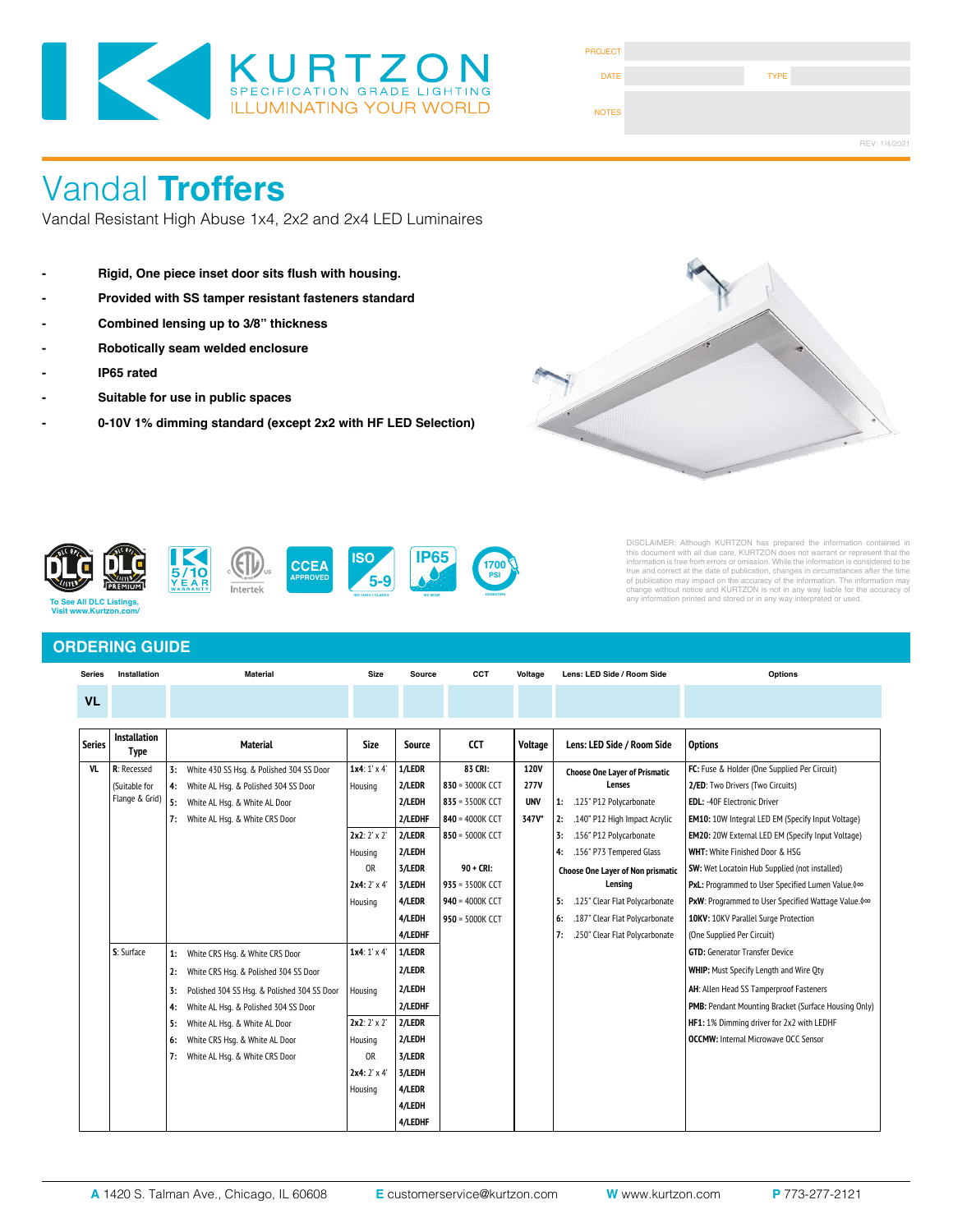

Vandal Resistant High Abuse 1x4, 2x2 and 2x4 LED Luminaires

### **SPECIFICATIONS**

**HOUSING:** One piece, hole free, robotically seam welded housing has flattened knockouts for a superior seal. Recessed housings are available in .040" 3003 Aluminum or 20Ga 430 Stainless Steel. Surface housings are available in .050" 3003 Aluminum, 20Ga 430 Stainless Steel, or 20Ga Cold Rolled Steel.

**DOOR FRAME:** One piece seam welded inset door frame regresses flush into the housing. Door frame is hinged by aircraft cables and secures to housing with captive stainless steel torx pan head screws. Available in .040" 3003 Powder coated Alum. , 20Ga 304 Polished SS, or 18Ga Powder coated Cold Rolled Steel.

**GASKETS:** Closed cell microcellular extruded KleanLock SealPro gasket with vulcanized corners making a one-piece oil and solvent resistant gasket system.

LENS: Select up to 2 layers of lensing up to a combined thickness of .375". Available in flat or prismatic polycarbonate, tempered glass, or high impact acrylic.

**LEDS:** Commercially available in a wide variety of Color Temperature (CCT), FLUX, and CRI. Highly efficient and consistent color maintained to 3 SDMC for color critical applications. B50/L70 and compliant with Zhaga recognized hole patterns. Consult factory for LED options or configurations not listed below.

**DRIVERS:** Standard Universal Voltage Class 2 drivers are 0-10v Dimmable to 1% for most LED configurations. They come with at least 2.5Kv surge protection, have less than 10% THD at max load, Ballast Factor Greater than .95 and are programmable to match specific lumen or wattage requirements. Drivers with higher input voltage ratings are available, consult factory for driver specifications.

**REFLECTOR:** Die formed metal with high reflectance white polyester powder coat finish. Typical reflectivity 92%.

**INSTALL RECESSED:** One fixture suitable for Grid and Flanged installation. Accommodates 1" and 1.5" T-Bar Grid (Consult factory for 2" T-Bar Grid compatibility). Four adjustable toggle arms with holes for seismic support wire attachment. Supply entry via 1/2" trade size flattened knockouts.

**INSTALL SURFACE:** Four .312" dia. mounting holes and a removable gasketed wiring access plate with Supply entry via 1/2" trade size flattened knockouts. Optional mounting brackets available for pendant mounting.

**FINISH:** Gloss white high reflectance 1000 hr. salt spray polyester powder coat finish standard for all recessed housings. Stainless steel doorframes and surface housings are satin polished unless option WHT is chosen.

**LISTINGS:** IP65 rated for dust and water ingress. Suitable for 1700 PSI high pressure hosedowns. ETL listed per UL\_1598 for wet locations. Chicago Plenum Rated. Drivers and LEDs are covered by a 5 year warranty, the remaining fixture is covered by a 10 year warranty.

### **PRODUCT DRAWINGS**